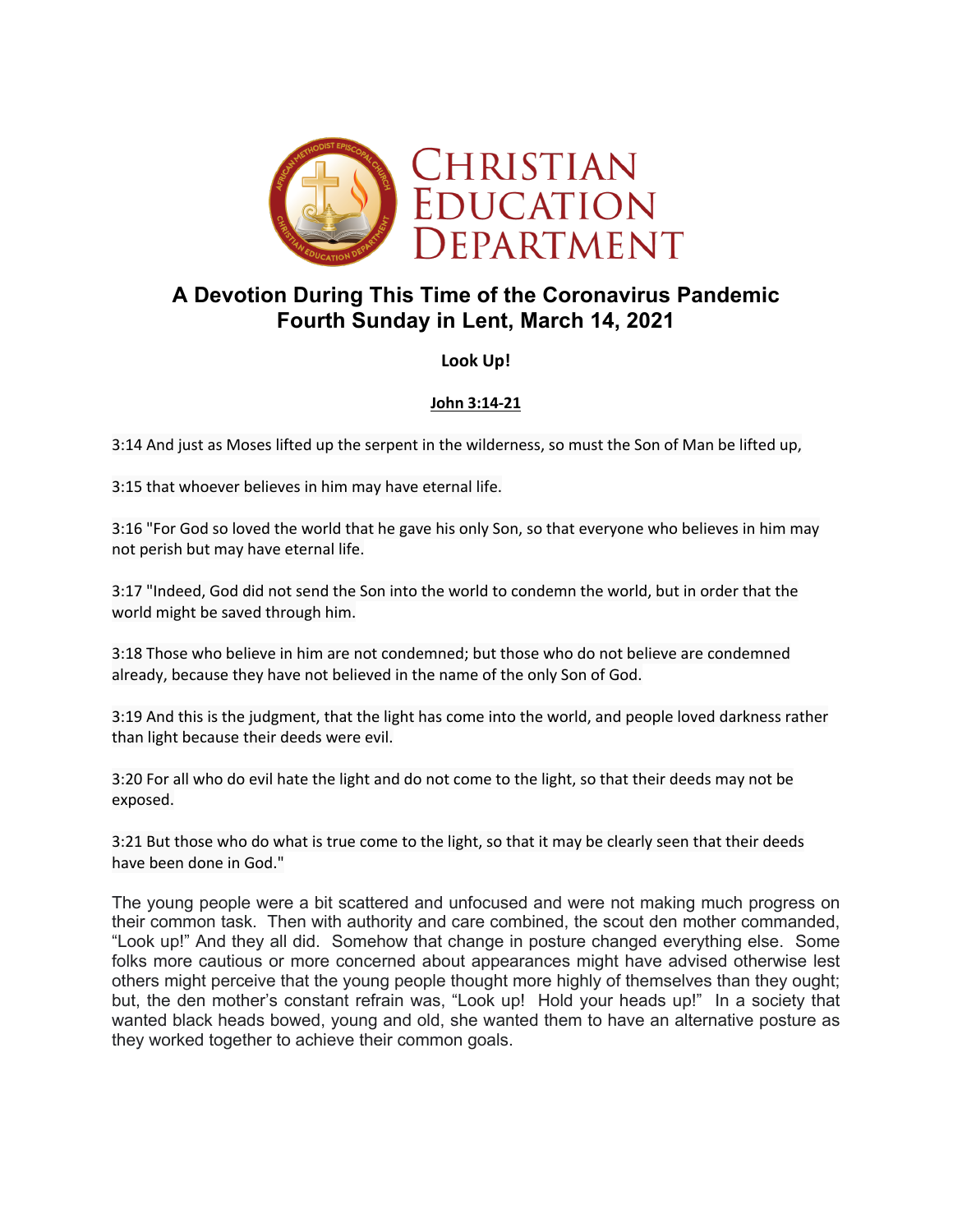In Numbers, the grumbling, ingratitude, and lack of faith of the Israelites costed lives; but, when they turned in repentance, God instructed Moses to make a bronze serpent and place it on a pole so that when anyone bitten by serpents would look up at this symbol, they would be healed.

The world has endured a wilderness experience for over a year. Lives have been threatened; and, many have been lost. Some have almost given up. Others have looked up; and the change in posture has changed outlooks and perspective.

We are called to look up. This time not to a serpent but to a savior. We are reminded that God loves the world. In a time when divisions are pronounced, chasms are wide, and unity feels near impossible, we do well to remember the nature of God's love. God's love is larger, deeper, and wider than we can imagine and sometimes care to remember. God's love is not limited to me or mine or those who think, believe, live, and love like me. God so loved the world. Because of that love, God gave God's son, Jesus, as healer and savior of the world. He was raised high on a cross. What wondrous love is this, O, my soul? Look up! It is a prayer posture, Look up! It is a posture of thanks and praise. Look up! Look to Jesus now and live!

**TALK:** Take a moment to be silent, reflect, and share (write down)—Reflecting on the scripture, share a time/instance when looking up to Jesus changed your perspective or outlook of the situation?

### **PRAY:**

Gracious God,

For the healing of the nation, you raised up your son on the wood of the cross and exalted him as Lord of all creation. For this we give you thanks. AMEN

This week is the National Week of Prayer for the Healing of AIDS (USA) March 7-14, 2021 For more information: https://www.balmingilead.org/nwpha/

## **ACT:**

1. Based on your reflections from the TALK section, who do you know who needs to be encouraged to look up? Encourage them to do so today. In this Lenten Season, do what you can to protect the health of others and yourself by practicing social distancing as much as possible, washing your hands often, and wearing face covering to help prevent the spread of COVID-19—See: http://www.amechealth.org.

2. See also the activity that accompanies this devotion.

3. 2021 Liberation and Unity Lenten Devotional: https://www.amazon.com/LIBERATION-UNITY-Lenten-Devotional-Meditation-

ebook/dp/B08TGHQ3TX/ref=sr/\_1/\_1?crid=2PZK8J6YGY2LB&dchild=1&keywords=2021+lente n+devotional+liberation+and+unity&qid=1612922064&sprefix=2021+liberation+and+unity,aps,1 59&sr=8-1

**Song:** I've a Message from the Lord AMEC Hymnal, #215

1. I've a mes-sage from the Lord, Hal-le-lu-jah! The mes-sage un-to you I'll give;